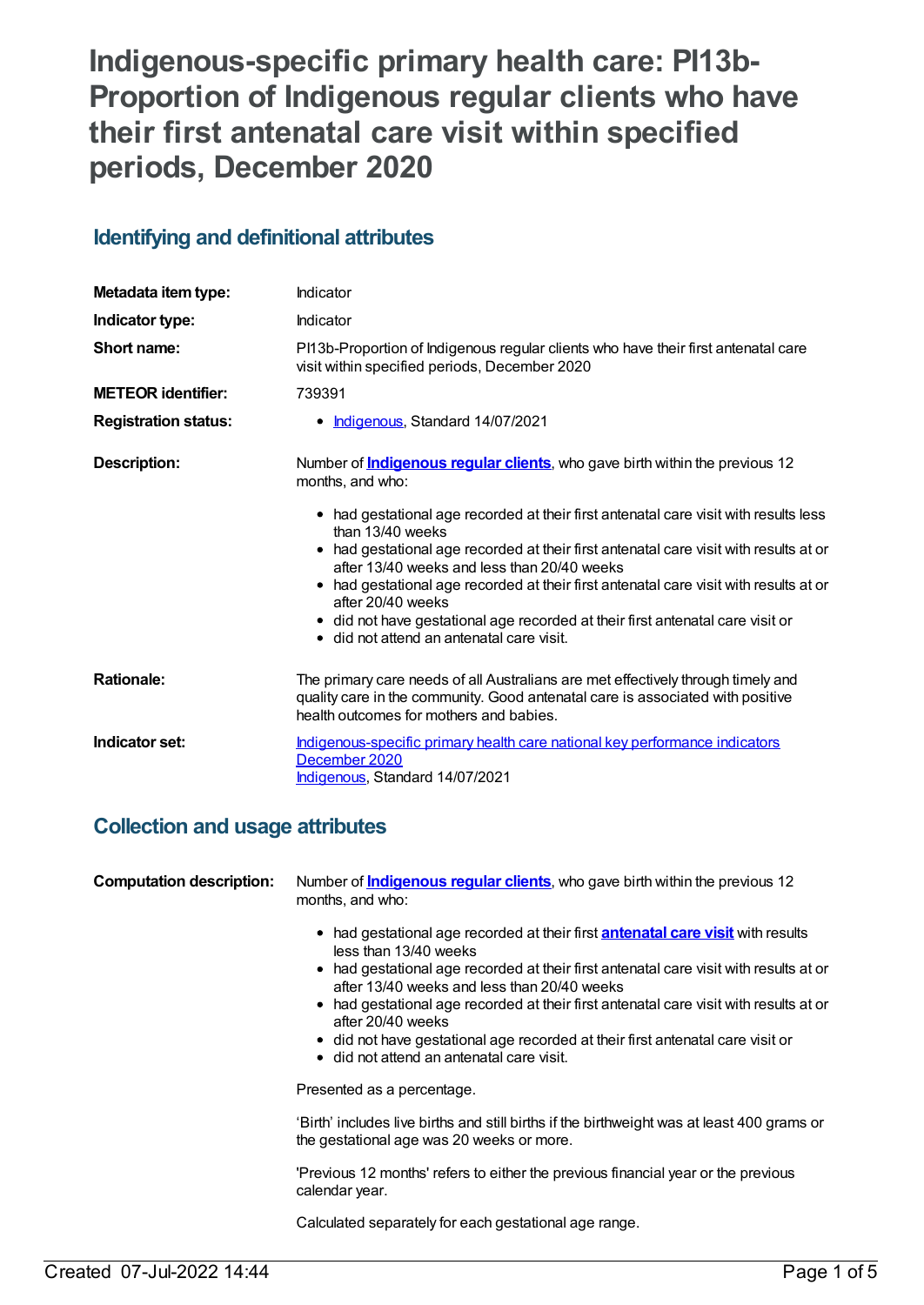| <b>Computation:</b>      | (Numerator + Denominator) x 100                                                                                                                                                                                                                  |
|--------------------------|--------------------------------------------------------------------------------------------------------------------------------------------------------------------------------------------------------------------------------------------------|
| <b>Numerator:</b>        | Calculation A: Number of Indigenous regular clients, who gave birth within the<br>previous 12 months and who had gestational age recorded at their first antenatal<br>care visit with results less than 13/40 weeks.                             |
|                          | Calculation B: Number of Indigenous regular clients, who gave birth within the<br>previous 12 months and who had gestational age recorded at their first antenatal<br>care visit with results at or after 13/40 weeks and less than 20/40 weeks. |
|                          | Calculation C: Number of Indigenous regular clients, who gave birth within the<br>previous 12 months and who had gestational age recorded at their first antenatal<br>care visit with results at or after 20/40 weeks.                           |
|                          | Calculation D: Number of Indigenous regular clients, who gave birth within the<br>previous 12 months and who did not have gestational age recorded at their first<br>antenatal care visit.                                                       |
| Numerator data elements: | Calculation E: Number of Indigenous regular clients, who gave birth within the<br>previous 12 months and who did not have an antenatal visit recorded.<br>Data Element / Data Set-                                                               |
|                          | Person-age, total years N[NN]                                                                                                                                                                                                                    |
|                          | Data Source                                                                                                                                                                                                                                      |
|                          | Indigenous-specific primary health care national Key Performance Indicators<br>(nKPI) data collection                                                                                                                                            |
|                          | NMDS / DSS                                                                                                                                                                                                                                       |
|                          | Indigenous-specific primary health care NBEDS December 2020                                                                                                                                                                                      |
|                          | Data Element / Data Set                                                                                                                                                                                                                          |
|                          | Person-Indigenous status, code N                                                                                                                                                                                                                 |
|                          | Data Source                                                                                                                                                                                                                                      |
|                          | Indigenous-specific primary health care national Key Performance Indicators<br>(nKPI) data collection                                                                                                                                            |
|                          | NMDS / DSS                                                                                                                                                                                                                                       |
|                          | Indigenous-specific primary health care NBEDS December 2020                                                                                                                                                                                      |
|                          | Guide for use                                                                                                                                                                                                                                    |
|                          | Indigenous only.                                                                                                                                                                                                                                 |
|                          | Data Element / Data Set-                                                                                                                                                                                                                         |
|                          | Person-regular client indicator, yes/no code N                                                                                                                                                                                                   |
|                          | Data Source                                                                                                                                                                                                                                      |
|                          | Indigenous-specific primary health care national Key Performance Indicators<br>(nKPI) data collection                                                                                                                                            |
|                          | NMDS / DSS                                                                                                                                                                                                                                       |
|                          | Indigenous-specific primary health care NBEDS December 2020                                                                                                                                                                                      |
|                          | Guide for use                                                                                                                                                                                                                                    |
|                          | Regular clients only.                                                                                                                                                                                                                            |
|                          | Data Element / Data Set-                                                                                                                                                                                                                         |
|                          | Product of birth-birth status, code N                                                                                                                                                                                                            |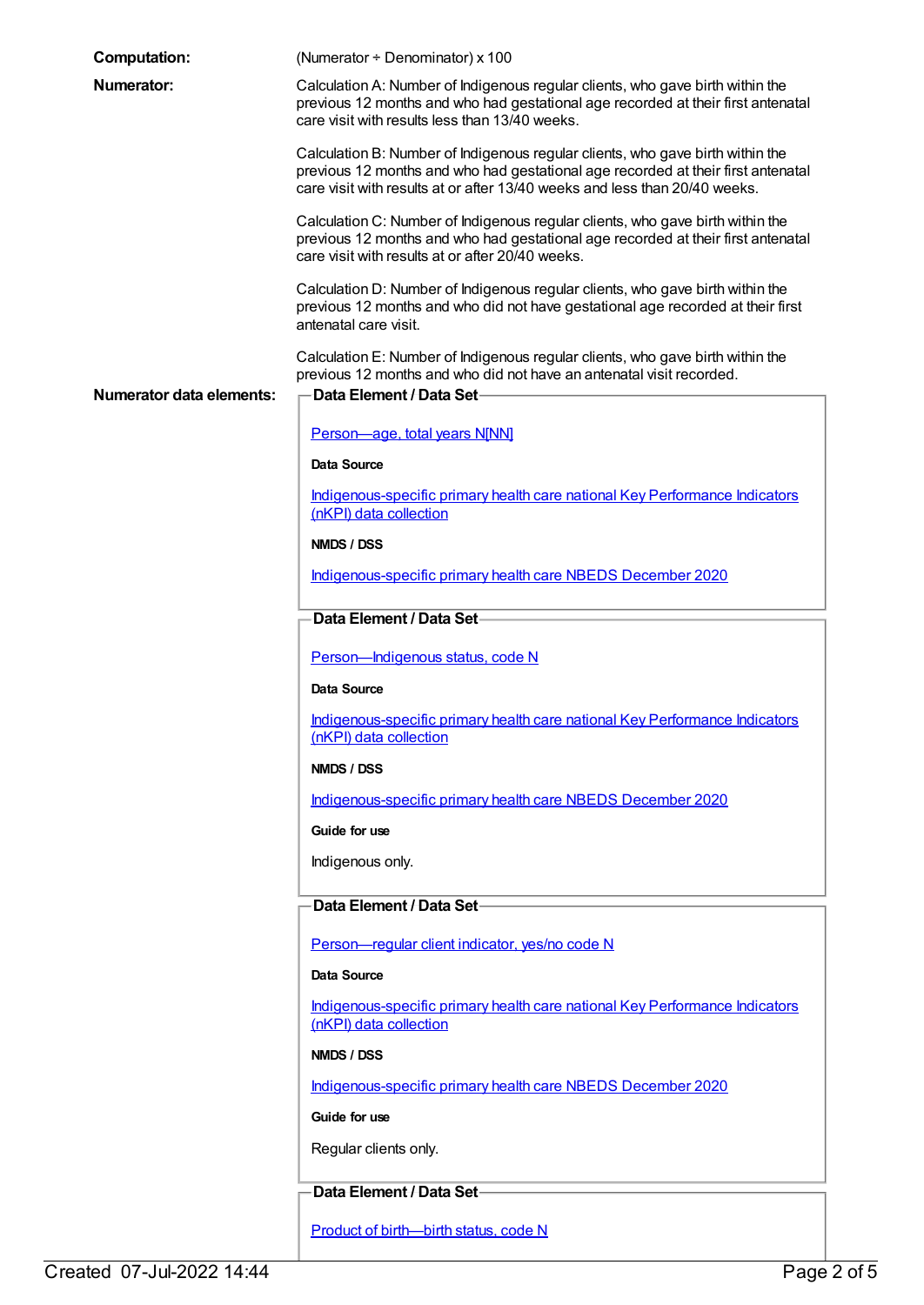#### **Data Source**

[Indigenous-specific](https://meteor.aihw.gov.au/content/737914) primary health care national Key Performance Indicators (nKPI) data collection

### **NMDS / DSS**

[Indigenous-specific](https://meteor.aihw.gov.au/content/738532) primary health care NBEDS December 2020

#### **Guide for use**

All births (live, still) of more than 20 weeks gestation or more than 400 grams.

#### **Data Element / Data Set**

[Pregnancy—estimated](https://meteor.aihw.gov.au/content/732908) duration of pregnancy at the first antenatal care visit, total completed weeks N[N]

#### **Data Source**

[Indigenous-specific](https://meteor.aihw.gov.au/content/737914) primary health care national Key Performance Indicators (nKPI) data collection

#### **NMDS / DSS**

[Indigenous-specific](https://meteor.aihw.gov.au/content/738532) primary health care NBEDS December 2020

**Denominator:** Calculation A, B, C, D and E: Total number of Indigenous regular clients and who gave birth within the previous 12 months.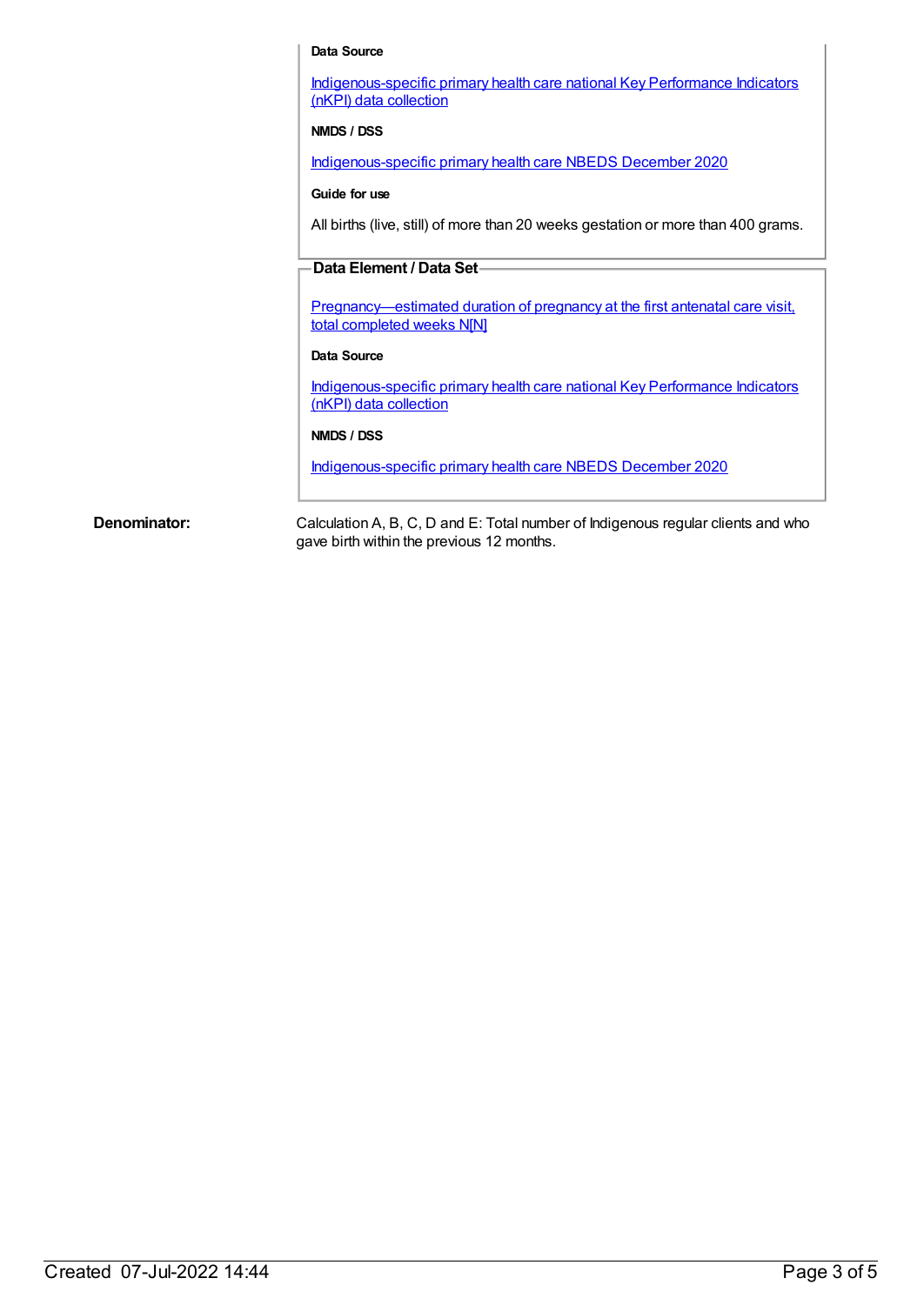#### **Denominator data elements:**

#### **Data Element / Data Set**

#### [Person—Indigenous](https://meteor.aihw.gov.au/content/602543) status, code N

### **Data Source**

[Indigenous-specific](https://meteor.aihw.gov.au/content/737914) primary health care national Key Performance Indicators (nKPI) data collection

#### **NMDS / DSS**

[Indigenous-specific](https://meteor.aihw.gov.au/content/738532) primary health care NBEDS December 2020

**Guide for use**

Indigenous only.

### **Data Element / Data Set**

#### [Person—sex,](https://meteor.aihw.gov.au/content/635126) code X

**Data Source**

[Indigenous-specific](https://meteor.aihw.gov.au/content/737914) primary health care national Key Performance Indicators (nKPI) data collection

#### **NMDS / DSS**

[Indigenous-specific](https://meteor.aihw.gov.au/content/738532) primary health care NBEDS December 2020

#### **Data Element / Data Set**

[Person—regular](https://meteor.aihw.gov.au/content/686291) client indicator, yes/no code N

#### **Data Source**

[Indigenous-specific](https://meteor.aihw.gov.au/content/737914) primary health care national Key Performance Indicators (nKPI) data collection

#### **NMDS / DSS**

[Indigenous-specific](https://meteor.aihw.gov.au/content/738532) primary health care NBEDS December 2020

#### **Guide for use**

Regular clients only.

#### **Data Element / Data Set**

Product of [birth—birth](https://meteor.aihw.gov.au/content/732895) status, code N

#### **Data Source**

[Indigenous-specific](https://meteor.aihw.gov.au/content/737914) primary health care national Key Performance Indicators (nKPI) data collection

#### **NMDS / DSS**

[Indigenous-specific](https://meteor.aihw.gov.au/content/738532) primary health care NBEDS December 2020

**Disaggregation:** Mother's age group:

a) less than 20 years

b) 20–34 years

c) 35 years and over.